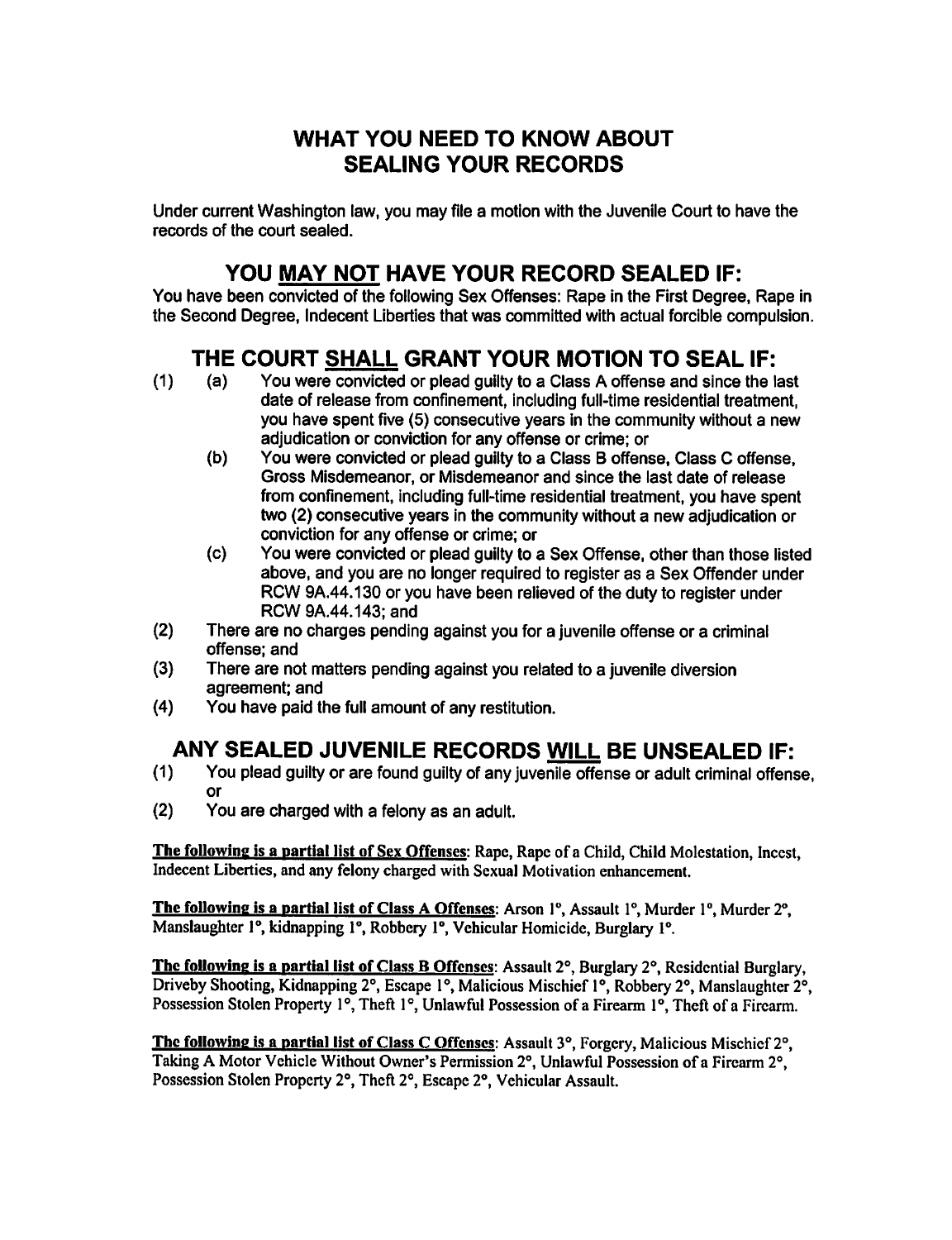PIERCE COUNTY JUVENILE COURT **5501 SIXTH AVENUE TACOMA, WASHINGTON 98406** (253) 798-7900

# **JUVENILE OFFENDER RECORDS SEALING PROCEDURE**

#### **ATTACHED YOU WILL FIND:**

- А. Instructions on Pierce County Juvenile Court's Procedure for Sealing Records of Juvenile Offenders
- **B.** Notice of Respondent's Motion to Seal Records of Juvenile **Offender**
- $C_{\cdot}$ Motion & Declaration to Seal Records of Juvenile Offender

## PLEASE BE ADVISED THAT COURT OFFICIALS, COURT CLERKS, AND PROSECUTORS ARE NOT PERMITTED TO GIVE YOU LEGAL ADVICE.

### YOU MAY WISH TO CONSULT AN ATTORNEY IF YOU HAVE QUESTIONS.

More information is available at: www.nwjustice.org & www.courts.wa.gov

These materials will assist you in the procedure for sealing ONLY Pierce County Juvenile Court Offender Records. If you were charged in any other county, you must file a separate motion in that county.

#### Motion and Declaration to Seal Records of Juvenile Offender

Please use BLUE ink and PRINT all information clearly. You are the respondent, You will need to know the specific charges and the date you were sentenced. If you do not have this information, it may be obtained from the Pierce County Juvenile Court Clerk's Office located at 5501 Sixth Avenue, Tacoma, Washington 98406. There may be a fee for this information. Mark the appropriate box that pertains to your particular situation, either 2.2 or 2.3, then sign and date the Motion and Declaration.

#### THE COURT WILL NOT ORDER ANY OTHER AGENCY TO SEAL ITS RECORDS UNLESS YOU NOTIFY THE AGENCY IN ADVANCE THAT YOU ARE REQUESTING THE COURT TO ENTER SUCH AN ORDER.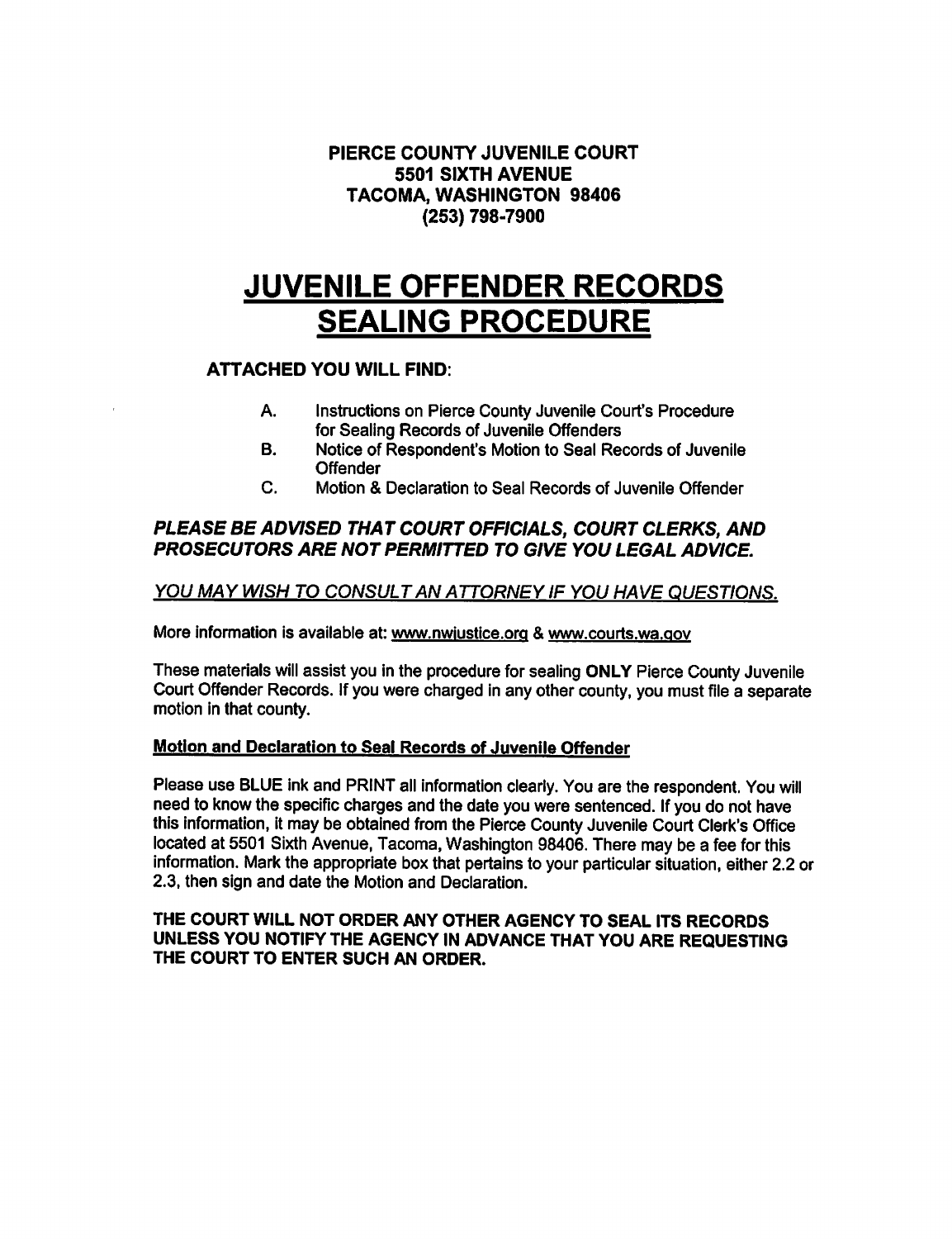### Notice of Respondent's Motion to Seal Records of Juvenile Offender

Please use BLUE ink and PRINT all information clearly. You are responsible for notifying ALL parties involved in your case(s). The Notice lists several agencies and their addresses. If there was an agency involved with your case(s) that is not listed, fill in the name(s) in the space provided.

The Incident Number is the specific number assigned on a law enforcement report. Fill in this number in the space provided. If you do not have this information, it may be obtained from the Pierce County Juvenile Court Clerk's Office. There may be a fee for this information.

When you have completed filling out the packet, make a copy for each listed agency and keep a copy for your own records. Take the original to the Pierce County Juvenile Court Clerk's Office. A Court Clerk will stamp the documents and file them with the Court.

You MUST personally deliver a copy of your packet to the Office of the Prosecuting Attorney at 5501 Sixth Avenue, Tacoma - B LOBBY. In addition, you MUST either mail or personally deliver a copy to any other listed agencies.

The agencies that receive your packet will review the motion and complete a records check. You will be notified of the outcome and any court dates scheduled to address your motion.

## SPECIAL PROCEDURE FOR PERSONS CONVICTED OF A SEX OFFENSE:

If you were convicted of a sex offense, you will be given a court date approximately 1 month from the date you turn in your motion to the Clerk's Office.

You will receive a written response from the State approximately 1 week before your hearing date, so you must provide an address where you can receive that response.

Your motion to seal your record will be scheduled for a Monday afternoon, at 1:30 PM. You must appear at 1:00 PM on your scheduled date, and please note that there will be other cases set, so you should anticipate being at court for several hours.

### You must attend the court hearing if you want the court to rule on your motion to seal your record.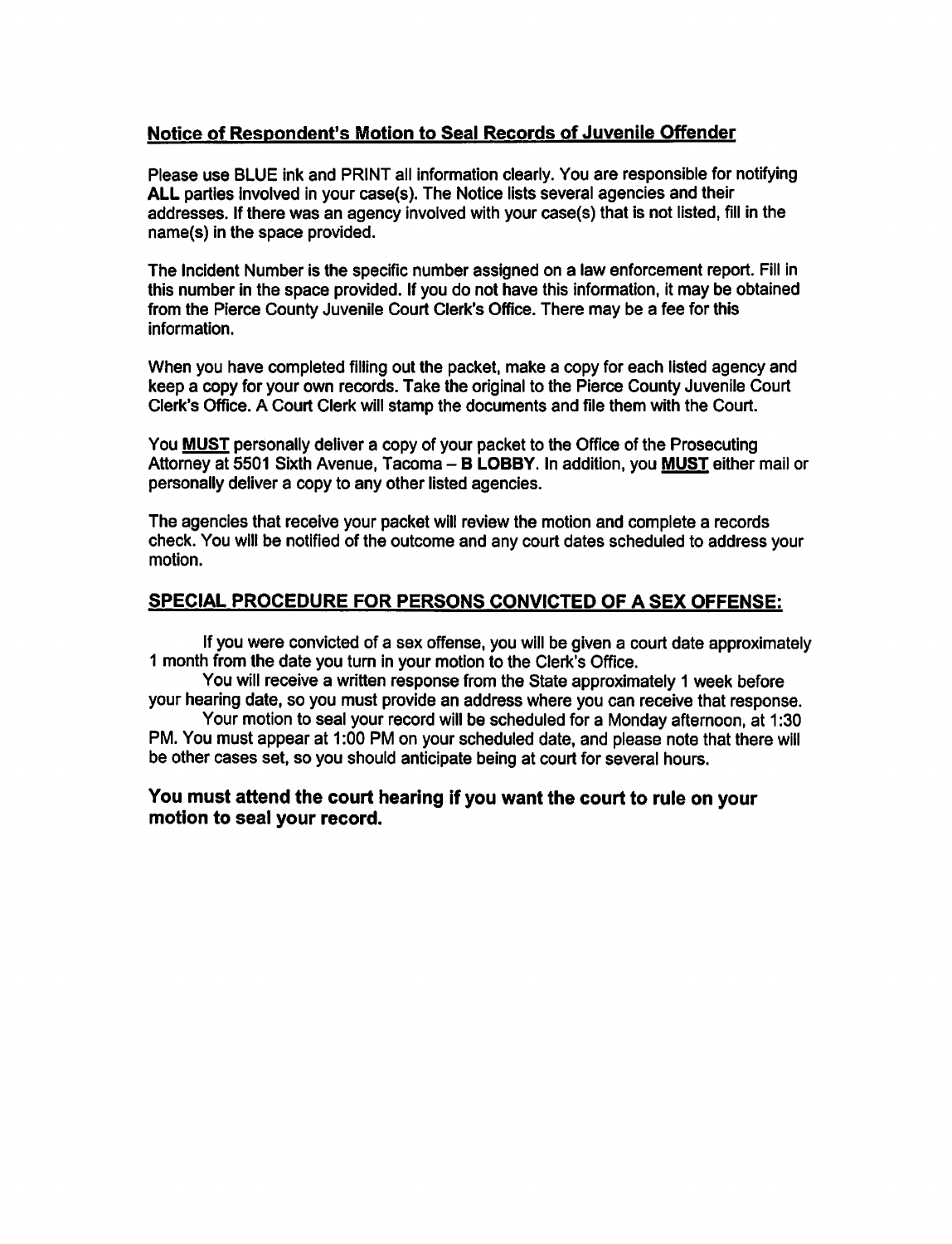|                                                                                                               | <b>SUPERIOR COURT OF WASHINGTON</b><br><b>COUNTY OF PIERCE - JUVENILE COURT</b>                                                                                                                                                                      |                                                                          |  |  |  |
|---------------------------------------------------------------------------------------------------------------|------------------------------------------------------------------------------------------------------------------------------------------------------------------------------------------------------------------------------------------------------|--------------------------------------------------------------------------|--|--|--|
|                                                                                                               | <b>STATE OF WASHINGTON</b><br>Plaintiff,<br>VS.                                                                                                                                                                                                      | No:<br><b>NOTICE OF RESPONDENT'S</b><br><b>MOTION TO SEAL RECORDS OF</b> |  |  |  |
| DOB.:                                                                                                         | Respondent.<br>JUVIS#:                                                                                                                                                                                                                               | <b>JUVENILE OFFENDER</b><br>(NT)                                         |  |  |  |
| TO:<br>[x] Pierce County Superior Court Clerk's Office/Juvenile Division<br>5501 6th Avenue, Tacoma, WA 98406 |                                                                                                                                                                                                                                                      |                                                                          |  |  |  |
| TO:                                                                                                           | [x] Pierce County Prosecutor, Juvenile Division<br>5501 6 <sup>th</sup> Avenue, Tacoma, WA 98406                                                                                                                                                     |                                                                          |  |  |  |
| TO:                                                                                                           | [x] Washington State Patrol, P.O. Box 42633, Olympia, WA 98504-2633<br>TO:<br>[x] South Sound 911, 3580 Pacific Ave., Tacoma, WA 98418<br>(includes Pierce County Sheriff's Department, Lakewood Police Department,<br>and Tacoma Police Department) |                                                                          |  |  |  |

**TO: TO:** 

**PLEASE TAKE NOTICE that the respondent, ( ) appearing pro se or ( ) appearing through counsel, has filed a motion to seal juvenile records in the above referenced matter in Pierce County Superior Court, Juvenile Division. Any objection to this sealing must be filed with the**  Pierce County Juvenile Court, 5501 6<sup>th</sup> Avenue, Tacoma, WA 98402 within 10 days of the date **this notice was mailed, as documented below, or will be considered waived.** 

Dated: \_\_\_\_\_\_\_\_\_\_\_\_\_\_\_\_\_\_\_\_\_\_\_\_\_\_

**Respondent / Atty for Respondent WSB \_\_ \_**  Phone:

I DECLARE UNDER PENALTY OF PERJURY UNDER THE LAWS OF THE STATE OF WASHINGTON THAT ON THE \_\_\_\_\_DAY OF \_\_\_\_\_\_\_\_\_\_\_\_\_<sub>®</sub> \_\_\_\_\_\_\_**I** MAILED THIS NOTICE TO THE RECIPIENTS INDICATED ABOVE.

**(Date and Place) Signature**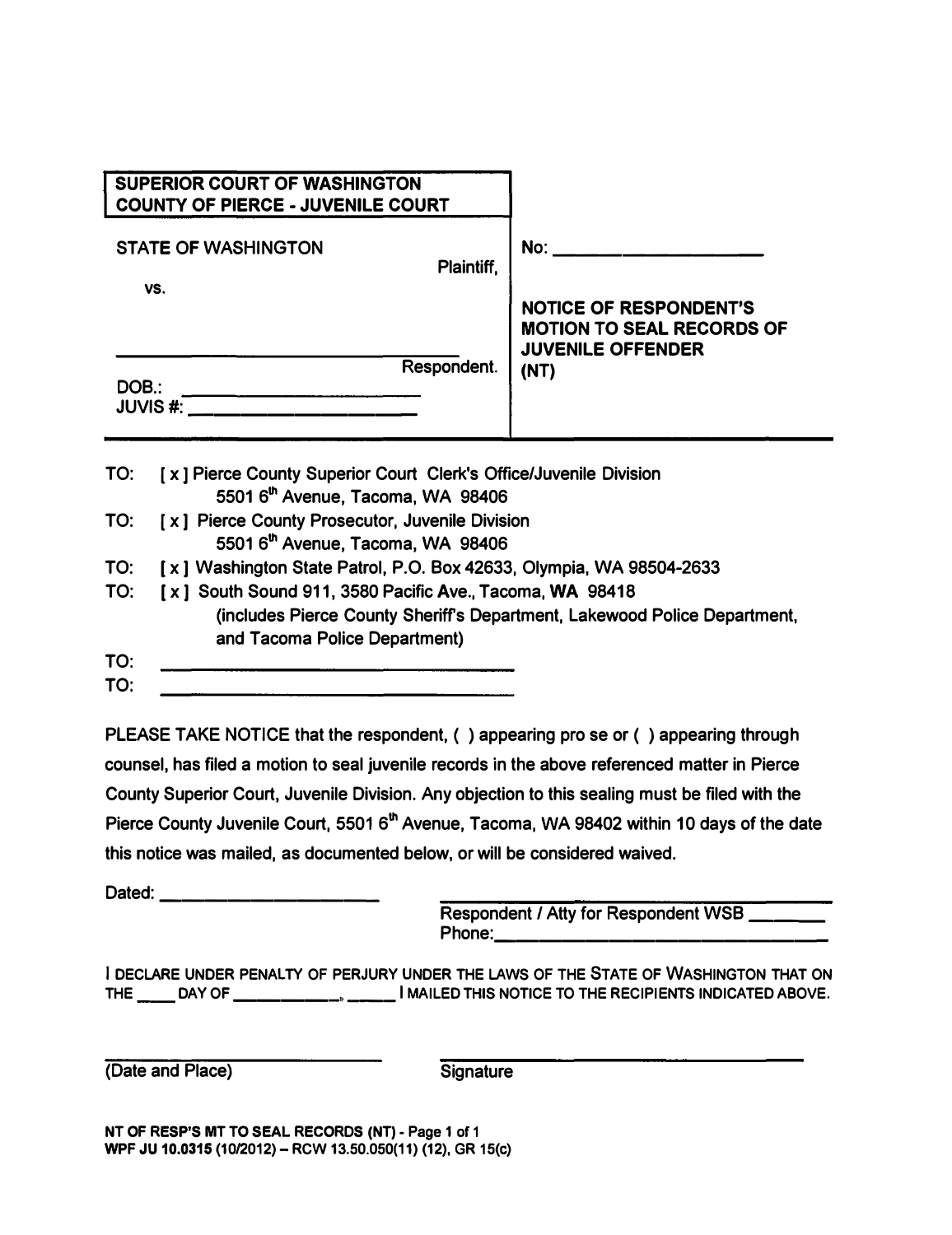| SUPERIOR COURT OF WASHINGTON<br><b>COUNTY OF PIERCE</b><br><b>JUVENILE COURT</b> |                                                                                                                                                                                                                                                                                                                          |                                                       |                               |                                                                                                                                                                                                       |  |
|----------------------------------------------------------------------------------|--------------------------------------------------------------------------------------------------------------------------------------------------------------------------------------------------------------------------------------------------------------------------------------------------------------------------|-------------------------------------------------------|-------------------------------|-------------------------------------------------------------------------------------------------------------------------------------------------------------------------------------------------------|--|
| <b>STATE OF WASHINGTON</b>                                                       |                                                                                                                                                                                                                                                                                                                          |                                                       | Plaintiff.<br>Respondent.     |                                                                                                                                                                                                       |  |
|                                                                                  | VS.<br>DOB.:                                                                                                                                                                                                                                                                                                             |                                                       |                               | <b>MOTION AND DECLARATION TO</b><br><b>SEAL RECORDS OF JUVENILE</b><br><b>OFFENDER</b><br>(MTAF)                                                                                                      |  |
|                                                                                  |                                                                                                                                                                                                                                                                                                                          |                                                       |                               |                                                                                                                                                                                                       |  |
|                                                                                  |                                                                                                                                                                                                                                                                                                                          |                                                       | 1. MOTION                     |                                                                                                                                                                                                       |  |
|                                                                                  |                                                                                                                                                                                                                                                                                                                          |                                                       |                               | RESPONDENT moves the court for an order sealing his or her juvenile court records. This motion is<br>based on $\Box$ RCW 13.50.050(11) and (12) or $\Box$ GR 15(c) and the declaration of respondent. |  |
|                                                                                  |                                                                                                                                                                                                                                                                                                                          |                                                       |                               |                                                                                                                                                                                                       |  |
|                                                                                  |                                                                                                                                                                                                                                                                                                                          |                                                       |                               | Attorney for Respondent/WSBA No.                                                                                                                                                                      |  |
|                                                                                  |                                                                                                                                                                                                                                                                                                                          |                                                       | II. Declaration of Respondent |                                                                                                                                                                                                       |  |
|                                                                                  |                                                                                                                                                                                                                                                                                                                          |                                                       |                               |                                                                                                                                                                                                       |  |
| 2.1.                                                                             |                                                                                                                                                                                                                                                                                                                          |                                                       |                               |                                                                                                                                                                                                       |  |
|                                                                                  |                                                                                                                                                                                                                                                                                                                          |                                                       |                               | represent the contract of the contract of the contract of the contract of the contract of the contract of the c                                                                                       |  |
| 2.2                                                                              | Sealing records - factors pursuant to RCW 13.50.050:                                                                                                                                                                                                                                                                     |                                                       |                               |                                                                                                                                                                                                       |  |
|                                                                                  | □<br>Class A Felony Conviction: At least one of the offenses I am attempting to seal<br>involves a Class "A" felony but both of the following are true:                                                                                                                                                                  |                                                       |                               |                                                                                                                                                                                                       |  |
|                                                                                  | (1) Since my last date of release from confinement, including full-time residential<br>treatment, or from the entry of disposition (including deferred disposition), I have<br>spent five consecutive years in the community without committing any offense or<br>crime that has resulted in conviction or adjudication. |                                                       |                               |                                                                                                                                                                                                       |  |
|                                                                                  | (2) I have not been convicted of Rape in the First Degree, Rape in the Second Degree,<br>or Indecent Liberties with Forcible Compulsion;                                                                                                                                                                                 |                                                       |                               |                                                                                                                                                                                                       |  |
|                                                                                  |                                                                                                                                                                                                                                                                                                                          | <b>MT AND DECL TO SEAL DECODDS (MTAE)</b> Dans 1 of 2 |                               |                                                                                                                                                                                                       |  |

MT AND DECL TO SEAL RECORDS (MTAF) - Page 1 of 2<br>WPF JU 10.0300 (06/2012) - RCW 13.50.050(11) (12), GR 15